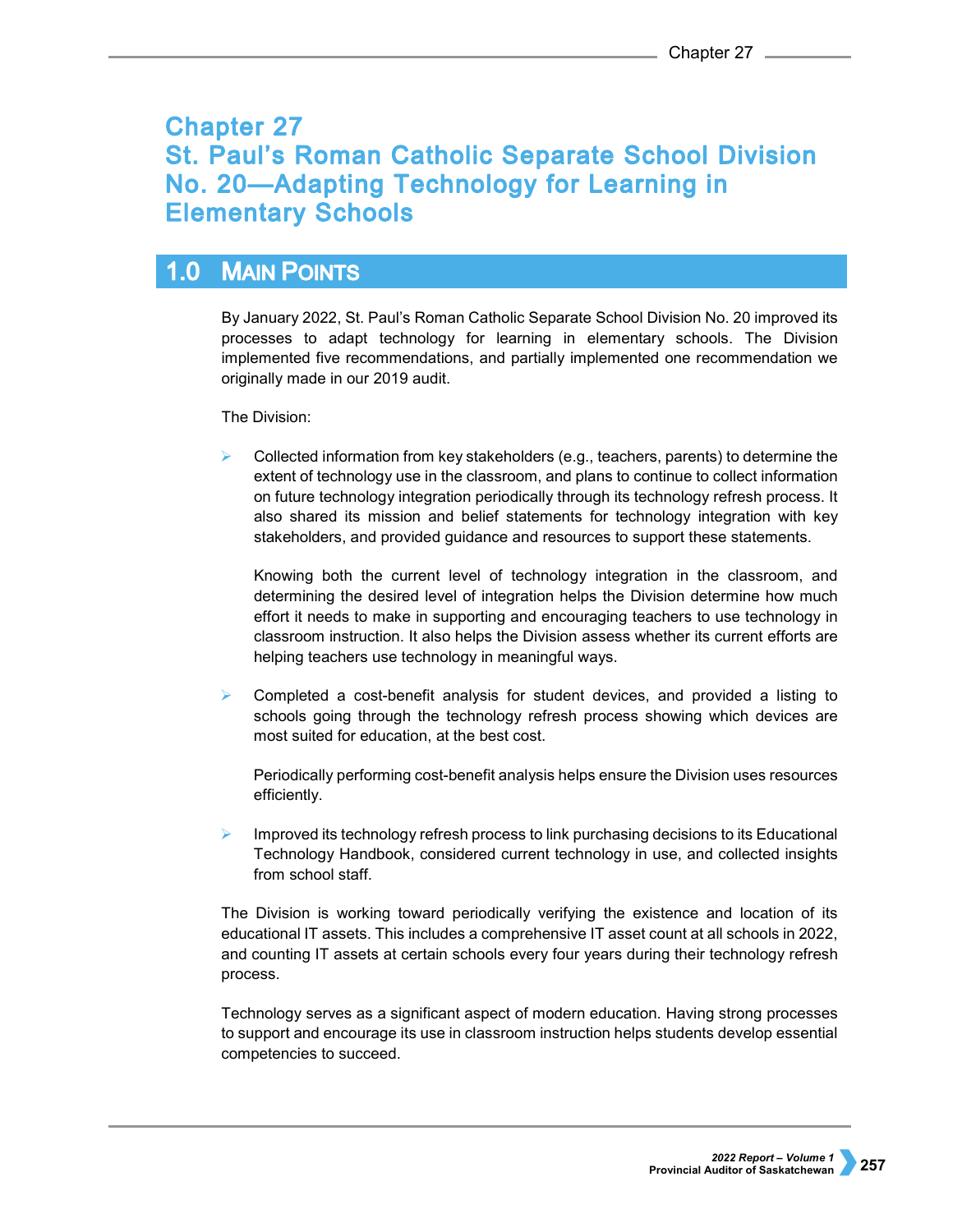## **INTRODUCTION**  $2.0\,$

#### $2.1$ **Background**

*The Education Act, 1995,* assigns Boards of Education (school boards) responsibility for administration and management of schools, with oversight from the Ministry of Education.[1](#page-1-0) The Act makes school boards responsible for exercising general supervision and control over the schools in the school division. School boards approve administrative procedures pertaining to the internal organization, management, and supervision of schools.

St. Paul's Roman Catholic Separate School Division No. 20 (with 43 elementary schools located in Saskatoon, Martensville, Warman, Humboldt, and Biggar) recognizes that technology is a significant aspect of modern education. Its educational technology mission is to be a faith-based community adapting technology to enrich learning and promote excellence in education.<sup>[2](#page-1-1)</sup>

Each year, the Division spends about \$480,000 on student technology devices used in schools (i.e., devices like computers, iPads, tablets for student use).<sup>[3](#page-1-2)</sup> As shown, in **Figure 1**, at January 2022, it supplied schools with a variety of devices for student use.

| <b>Device Type</b> | <b>Device Quantity</b> |  |
|--------------------|------------------------|--|
| Classroom iPads    | 3,641                  |  |
| Laptops            | 3,391                  |  |
| Chromebooks        | 2,989                  |  |
| Computers          | 1,653                  |  |
| Smartboards        | 639                    |  |
| <b>Tablets</b>     | 30                     |  |
| <b>3D Printers</b> | 9                      |  |

**Figure 1—Number of Division's Technology Devices by Type at January 2022**

Source: Based on data provided by St. Paul's Roman Catholic Separate School Division.

#### $2.2<sub>2</sub>$ **Focus of Follow-Up Audit**

This chapter describes our follow-up audit of management's actions on the recommendations we made in 2019.

In 2019, we assessed St. Paul's Roman Catholic Separate School Division No. 20's processes to adapt technology for learning in elementary schools. Our *2019 Report – Volume 2*, Chapter 25, concluded that for the 16-month period ended June 30, 2019, St. Paul's Roman Catholic Separate School Division No. 20 had, except for the areas of our recommendations, effective processes to adapt technology for learning in elementary schools.[4](#page-1-3) We made six recommendations.

<sup>-</sup>

<span id="page-1-0"></span><sup>&</sup>lt;sup>1</sup> The Education Act, 1995, s. 85(1).<br><sup>2</sup> Greater Saskatoon Catholic Schools 2021/22 Learning Services Educational Technology Plan.

<span id="page-1-3"></span><span id="page-1-2"></span><span id="page-1-1"></span><sup>&</sup>lt;sup>3</sup> This cost figure does not include costs of internet, agreements with Microsoft, software, parts needed to fix devices, or human resources.

<sup>4</sup> *[2019 Report – Volume 2](https://auditor.sk.ca/pub/publications/public_reports/2019/Volume_2/Chapter%2025%20-%20St.%20Paul%C3%A2%E2%82%AC%E2%84%A2s%20Roman%20Catholic%20Separate%20School%20Division%C3%A2%E2%82%AC%E2%80%9DAdapting%20Technology%20for%20Learning%20in%20Elementary%20Schools.pdf)*, Chapter 25, pp. 223–236.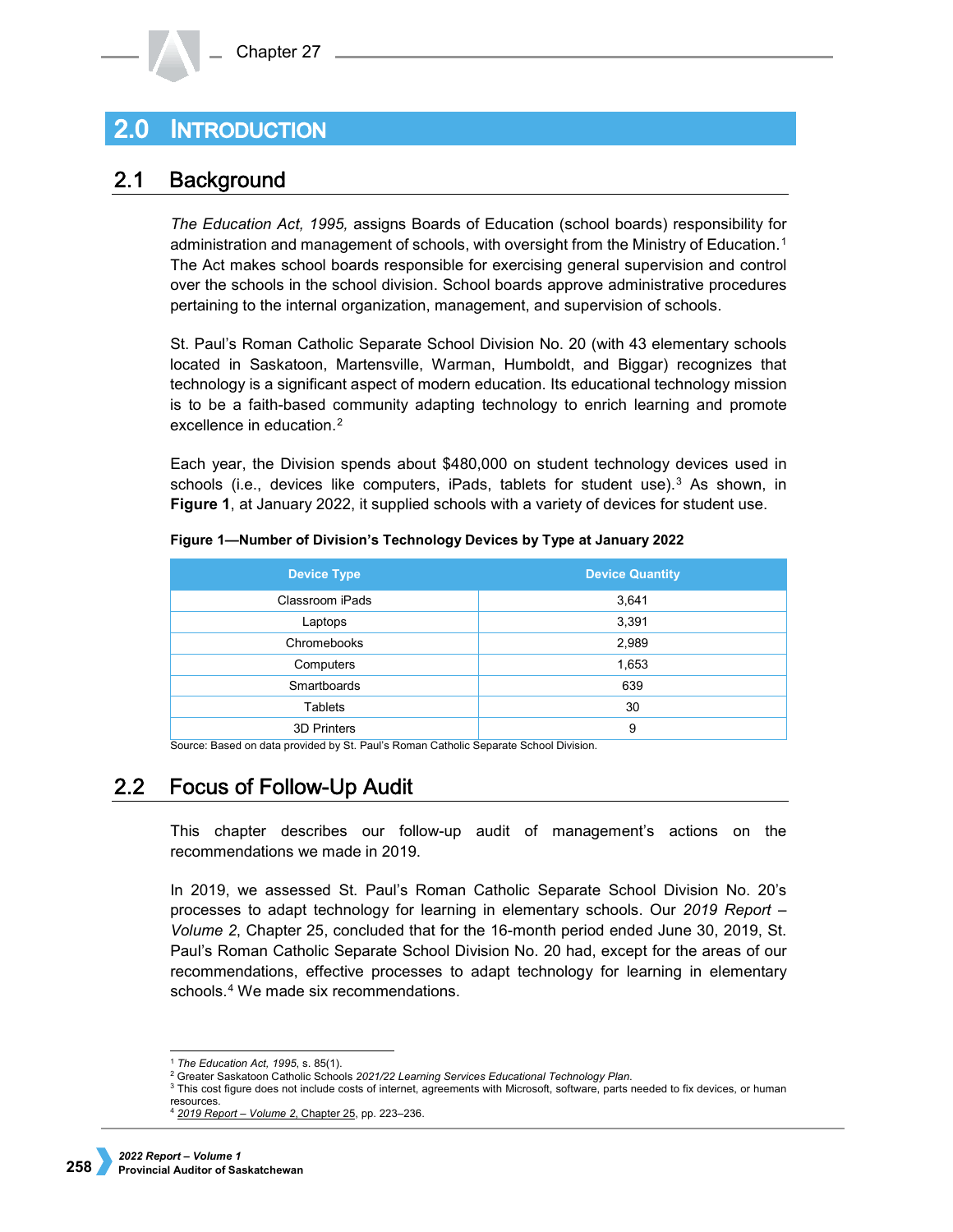To conduct this audit engagement, we followed the standards for assurance engagements published in the *CPA Canada Handbook—Assurance* (CSAE 3001). To evaluate the Division's progress toward meeting our recommendations, we used the relevant criteria from the original audit. The Division's management agreed with the criteria in the original audit.

To perform our follow-up audit, we discussed actions taken with Division staff and reviewed key documents, such as the *Educational Technology Plan* and *Educational Technology Handbook*, surveys conducted by the Division, and documentation supporting purchases of new devices. We tested a sample of schools that received refreshed technology during the year to assess the operating effectiveness of the Division's processes.

#### $3.0<sub>1</sub>$ **STATUS OF RECOMMENDATIONS**

This section sets out each recommendation including the date on which the Standing Committee on Public Accounts agreed to the recommendation, the status of the recommendation at January 31, 2022, and St. Paul's Roman Catholic Separate School Division's actions up to that date.

#### **Current State of Technology Use in Classrooms Determined**  $3.1$

*We recommended St. Paul's Roman Catholic Separate School Division No. 20 periodically determine the extent it has integrated technology use into its elementary school classroom instruction. (2019 Report – Volume 2*, p. 231, Recommendation 1; Public Accounts Committee agreement January 12, 2022)

# **Status**—Implemented

St. Paul's Roman Catholic Separate School Division No. 20 developed a process to periodically collect information from key stakeholders (e.g., school staff, parents) to determine the extent of technology use in classrooms.

In June 2020, the Division surveyed school staff on technology in education. We found teachers at the schools we tested completed the survey. The Division received 655 responses to the survey. Key topics in the staff survey related to integration of technology in learning, availability of supports, and student engagement in the online environment.

The Division also surveyed parents/students in June 2020. The parent survey focused on their experience with online learning during the COVID-19 pandemic. Approximately 75% of survey responses showed a positive experience with online learning.

Going forward, the Division plans to survey teachers at the schools due for a technology update (rotationally every four years), to help inform planning and purchasing decisions for new technology at those schools. As a result, the Division will survey and provide new technology to approximately 13 schools each year.

By completing a comprehensive survey in 2020, and periodically surveying school staff going forward, the Division will remain informed of the extent of technology use and future needs in elementary school classroom instruction.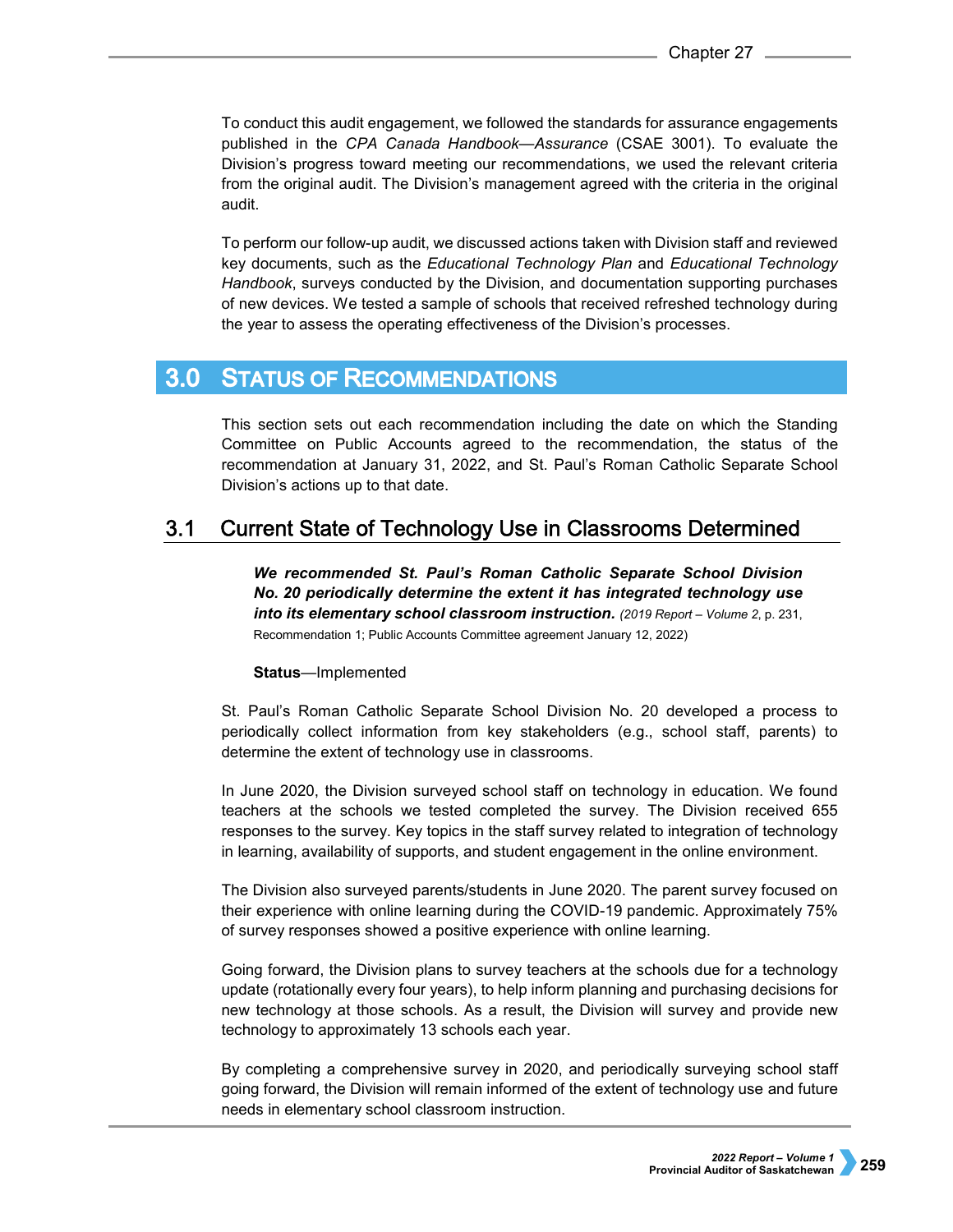#### **Supporting Technology Use in Classrooms**  $3.2$

*We recommended St. Paul's Roman Catholic Separate School Division No. 20 determine the extent it wants to integrate technology use in its elementary schools' classroom instruction and by when. (2019 Report – Volume 2*, p. 231, Recommendation 2; Public Accounts Committee agreement January 12, 2022)

**Status**—Intent of Recommendation Implemented

Due to the COVID-19 pandemic shifting education to an online learning environment, St. Paul's Roman Catholic Separate School Division No. 20 needed to increase the integration of technology into its elementary schools' classroom instruction since March 2020. It did this by creating and sharing guidance with staff outlining how to effectively instruct students virtually. The Division also developed a new technology-sharing program that supports teachers in integrating technology in classrooms. Also, in its *2021–22 Education Technology Handbook*, the Division states it wants increased access to technology resources for students.

In March 2020, the Division needed to move to an online learning model because of the pandemic. As a result, Division staff had to quickly adopt technology integration into their classroom instruction within a short timeframe. The Division's Educational Technology team created and distributed two guidelines, one for online learning and one for blended learning, to help staff manage this change.  $5,6$  $5,6$  $5,6$ 

These guidelines outlined the need for teachers to create an environment for learning, how to ensure teachers still followed the curriculum, and outlined how teachers should assess (i.e., grade) students. We found these documents also addressed the use of technology, as they required teachers to provide online tools to students not only to support learning, but also to allow students to share, present and publish their learning.

In order for Division staff to effectively provide online instruction to students, the Division had to ensure teachers knew how to operate the available technology. The Division did this by creating an online resource centre for teachers to access training and instructional videos on how to use available technology (e.g., YouTube tutorials). We found the Division appropriately tracked how many users (i.e., staff) accessed the information on its online resource centre. The Division's YouTube tutorials received over 70,000 views and its teacher resource centre had over 1,700 viewers since March 2020.

During the 2021–22 school year, the Division also deployed a new program (ConnectEd), which gave teachers access to technology for use in classroom learning. The program allows teachers to sign up for one, six-week block of time where a technology cart (i.e., a portable cart that contains iPads or Chromebooks) is available for the teacher's use in lessons that involve technology. It purchased six technology carts for distribution throughout the Division; the Division moves carts between schools.

<span id="page-3-0"></span> <sup>5</sup> The Division defines online learning as a school-based, formal education where the learning group is separated, and where interactive systems are used to connect learners, resources and instructors.

<span id="page-3-1"></span> $6$  The Division defines blended learning as at least in part through online learning, with some element of student control over time, place, path and/or pace; at least in part in a supervised bricks-and-mortar location (i.e., school) away from home.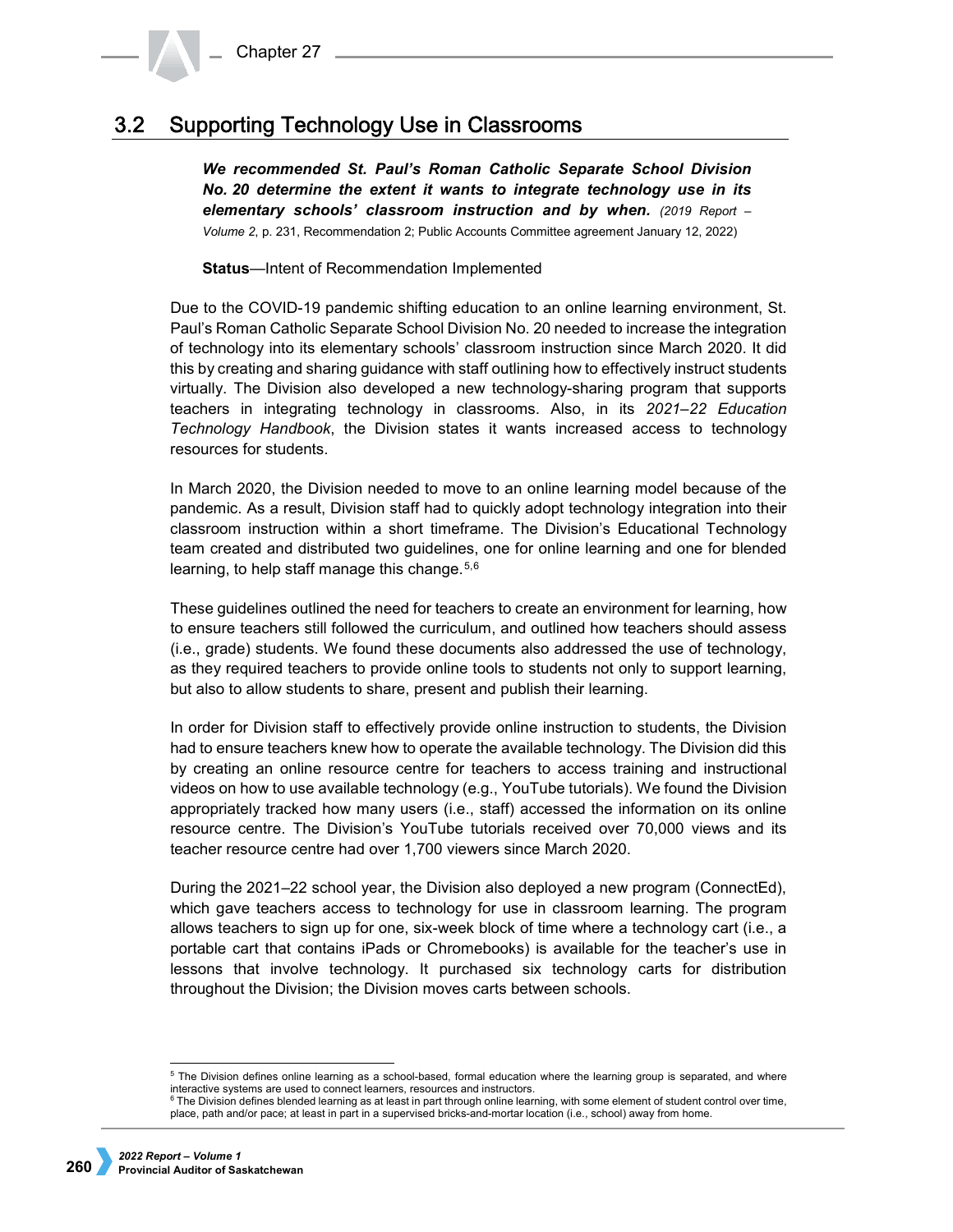We found the Division issued a survey to teachers asking what their preferred devices were (i.e., tablets, laptops), which weeks the teacher wanted access to the cart, what the teacher intended to use the technology for in the classroom, and what support the teacher required to operate the technology. The Division noted it has seen a positive response to this program and that teacher demand for ConnectEd exceeded their available supply of resources.

Determining the current state of technology use in schools means the Division can reasonably assess whether its current actions are sufficient and appropriate.

*We recommended St. Paul's Roman Catholic Separate School Division No. 20 communicate its future vision of integrating technology in the classroom to its teachers. (2019 Report – Volume 2*, p. 232, Recommendation 3; Public Accounts Committee agreement January 12, 2022)

**Status**—Implemented

St. Paul's Roman Catholic Separate School Division No. 20 developed mission and belief statements related to how it wants to integrate technology use in its elementary schools' classroom instruction and communicated these to staff in its *2021–22 Education Technology Handbook*.

The Division set five belief statements in its Technology Handbook. Its belief statements are:

- Technology is an integral part of education
- All stakeholders are invited to have a voice
- Students and teachers work to achieve curricular outcomes by adapting technology
- Professional development opportunities for teachers/staff are critical for the effective integration of technology<sup>[7](#page-4-0)</sup>
- $\triangleright$  Technology must be student-centered and used to empower students by developing skills to meet their diverse needs as global and digital citizens<sup>[8](#page-4-1)</sup>

We compared the Division's key actions to integrate technology in the classroom (e.g., surveying teachers on planned technology use, establishing guidelines for online learning) to the belief statements. We found the Division took appropriate action to address each one of its belief statements.

Establishing and communicating a clear vision helps engage teachers in meaningful use of technology in classrooms.

<span id="page-4-0"></span> $^7$  The Division offered Division-wide professional development on such topics as how to make the most of iPad use and how to perform student assessments using its online assessment system, and also provided professional development (e.g., Tech on Tap) after school.

<span id="page-4-1"></span><sup>8</sup> Greater Saskatoon Catholic Schools *2021/22 Education Technology Handbook*, p. 1.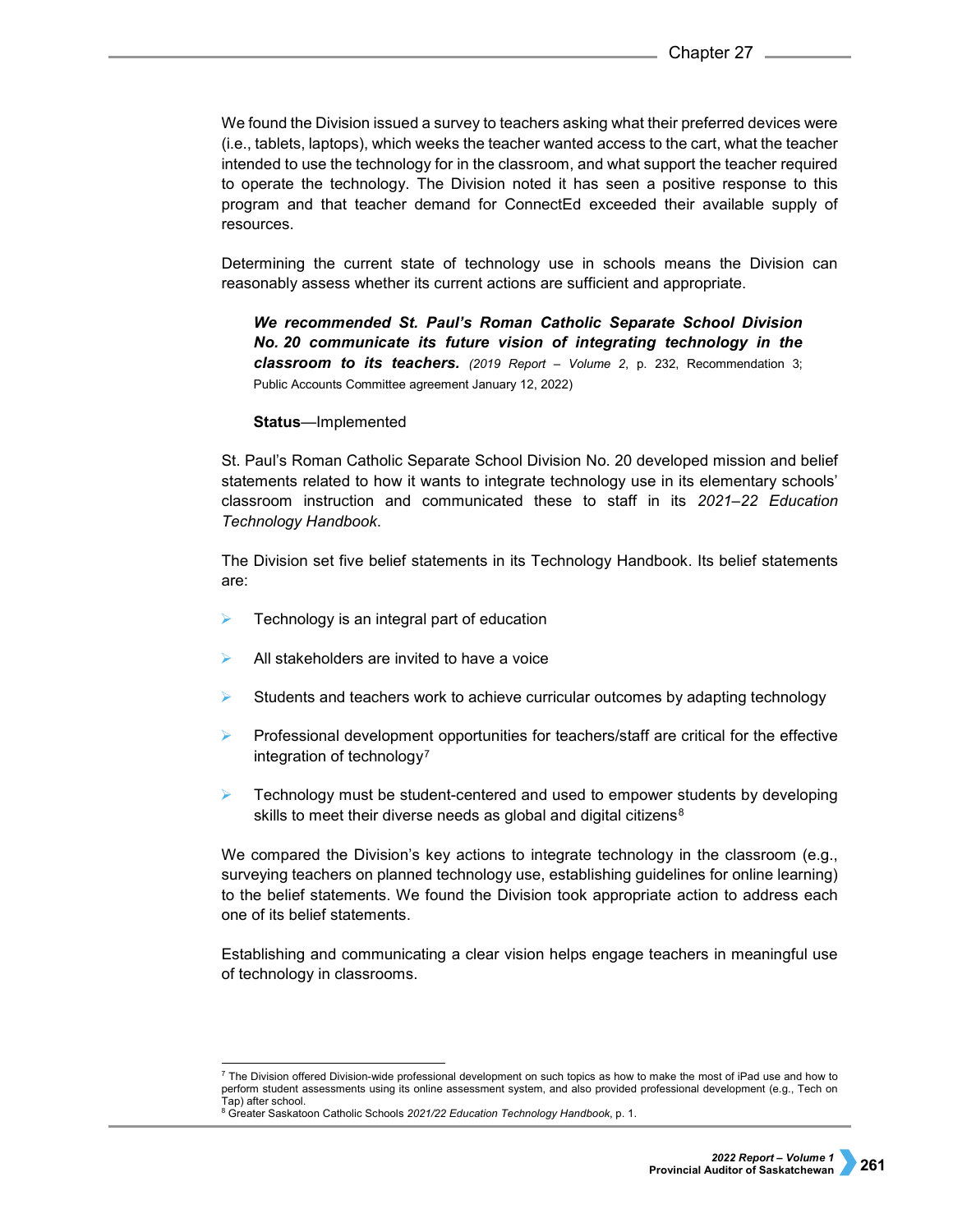#### **Existence of Devices Not Periodically Confirmed**  $3.3<sub>1</sub>$

*We recommended St. Paul's Roman Catholic Separate School Division No. 20 periodically verify the existence and location of educational technology devices available in its elementary schools. (2019 Report – Volume 2*, p. 233, Recommendation 4; Public Accounts Committee agreement January 12, 2022)

**Status**—Partially Implemented

By January 2022, St. Paul's Roman Catholic Separate School Division No. 20 developed a process to verify the existence and location of educational technology devices, but had not yet implemented it.

The Division identified its prior IT system used to track educational technology devices' locations was outdated and needed replacement. In 2021, the Division found a replacement IT system to track these devices. As the Division purchases new educational technology devices, Division staff enter these devices' details into its new IT system. See **Figure 1** for number of technology devices at January 2022.

The Division updates educational technology devices provided to schools on a four-year rotational cycle. $9$  Every four years, it allocates a budget to each school to buy some new technology devices for classroom use. We found the Division developed a listing of all schools, and assigned each school a year in which their technology update will occur.

In addition, the Division scheduled all schools to have their educational technology devices counted (i.e., asset counts). It planned to conduct these initial asset counts between January and May 2022. However, the Division delayed these counts because of COVID-19 restrictions.

It is important to periodically verify the accuracy of the listing of devices to decrease the risk of not detecting missing devices, or not knowing the location of devices. This could result in devices being unavailable for teachers and students to use in the classroom.

#### $3.4$ **Cost-Benefit Analysis Conducted for Purchases**

*We recommended St. Paul's Roman Catholic Separate School Division No. 20 periodically assess the cost-benefit of its decision for using differing device brands and IT platforms for classroom use in its elementary schools. (2019 Report – Volume 2*, p. 234, Recommendation 5; Public Accounts Committee agreement January 12, 2022)

# **Status**—Implemented

St. Paul's Roman Catholic Separate School Division No. 20 analyzed the cost versus benefit for its decisions to purchase and support different brands and IT platforms for its elementary schools.[10](#page-5-1) The Division initiated research in this area in late 2019 and finalized its analysis in January 2022.

<span id="page-5-1"></span><span id="page-5-0"></span> <sup>9</sup> Some schools also receive technology donations or have the ability to use in-school funds to purchase additional technology for the school (e.g., through their school community councils)—this varies from school-to-school. <sup>10</sup> An IT platform is software (operating system) on which to run software applications.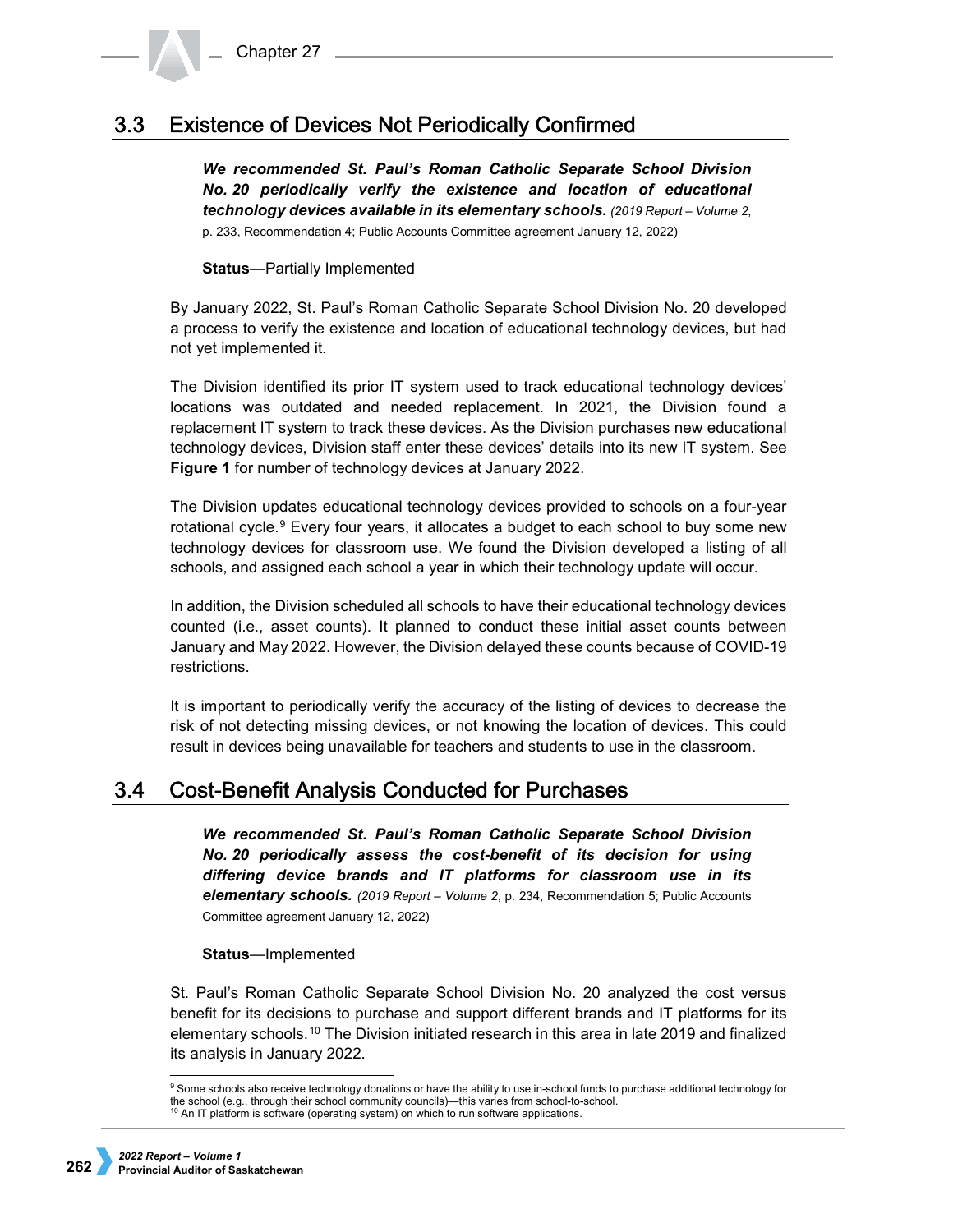The Division performed an assessment to determine whether it could reduce the number of brands it allowed schools to purchase. Based on the responses to surveys issued to teachers (see **Section 3.1**) the Division noted technology use activities could be grouped into three categories:

- **Consumption**: devices used for internet research purposes
- **Creativity**: devices used for artistic purposes (e.g., editing photography, video production, animation)
- **Content specific**: devices used for technical learning (e.g., computer programming, robotics)

The Division created a standard listing of one or two devices determined to be most suitable for each technology use activity. The Division allocated \$400,000 for 2021–22 (2020–21: \$360,000) for new student devices as part of the refresh process.

Periodically and formally analyzing the cost-benefit of its decisions to both purchase and support multiple brands of devices using different platforms allows the Division to use its limited resources efficiently. As a result, the Division can reduce the risk of paying more for devices and decrease technology support costs.

## $3.5$ **Technology Usage Information Collected to Support Purchasing Decisions**

*We recommended St. Paul's Roman Catholic Separate School Division No. 20 better link technology purchasing decisions to its Educational Technology Plan (or equivalent documents). (2019 Report – Volume 2*, p. 236, Recommendation 6; Public Accounts Committee agreement January 12, 2022)

## **Status**—Implemented

St. Paul's Roman Catholic Separate School Division No. 20 linked purchasing decisions to its Educational Technology Handbook. The Handbook contains the Technology Integration Matrix, which is a tool to help teachers examine their level of technology integration into the curriculum to support quality student instruction, which the Division incorporated in the technology refresh survey in fall 2020.

As noted in **Section 3.3**, every four years the Division updates educational technology devices provided to schools. The Division's process to update these devices includes:

- Update current device inventory listings for hardware (computers, laptops, Chromebooks, iPads) considering the age and current performance of the devices
- $\triangleright$  Survey staff at affected schools to understand current practices, goals and determine future technology needs
- Educational Technology Team works with the school to select devices and order them by making purchases through tendering processes<sup>[11](#page-6-0)</sup>

<span id="page-6-0"></span><sup>11</sup> Greater Saskatoon Catholic Schools *Technology Refresh Process*.